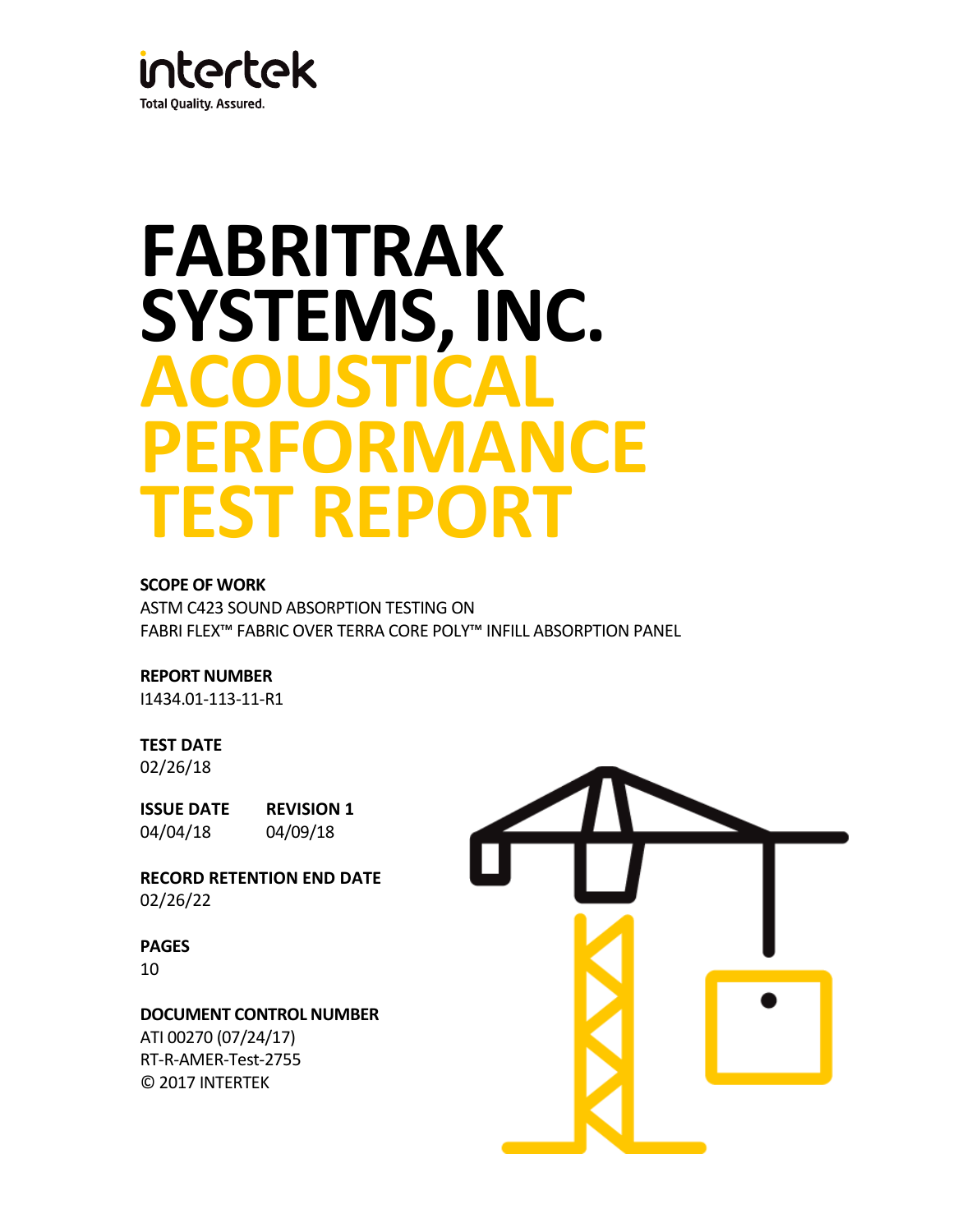

130 Derry Court York, Pennsylvania 17406

Telephone: 717-764-7700 Facsimile: 717-764-4129 [www.intertek.com/building](http://www.intertek.com/building)

# **TEST REPORT FOR FABRITRAK SYSTEMS, INC.**

Report No.: I1434.01-113-11-R1 Date: 04/04/18 Revision 1 Date: 04/09/18

# **REPORT ISSUED TO**

**FABRITRAK SYSTEMS, INC.** 111 West Park Drive Mt. Laurel, New Jersey 08054

#### **SECTION 1**

#### **SCOPE**

Intertek Building & Construction (B&C) was contracted by FabriTrak Systems, Inc. to perform a sound absorption test. Results obtained are tested values and were secured by using the designated test method(s). The complete test data is included herein. The client provided the test specimen. All measurements were conducted in the HT test chambers at Intertek B&C located in York, Pennsylvania.

This report does not constitute certification of this product nor an opinion or endorsement by this laboratory.

# **SECTION 2**

#### **SUMMARY OF TEST RESULTS**

| <b>SERIES/MODEL</b>  |      |      | Fabri Flex <sup>™</sup> Fabric over Terra Core Poly™ Infill                 |      |      |      |      |      |
|----------------------|------|------|-----------------------------------------------------------------------------|------|------|------|------|------|
| <b>SAMPLE TYPE</b>   |      |      | <b>Absorption Panel</b>                                                     |      |      |      |      |      |
| <b>MOUNTING TYPE</b> |      |      | Type A                                                                      |      |      |      |      |      |
| <b>DATA FILE</b>     |      |      | <b>1/3 OCTAVE SOUND ABSORPTION COEFFICIENTS</b><br><b>SAA</b><br><b>NRC</b> |      |      |      |      |      |
| NO.                  | 125  | 250  | 500                                                                         | 1000 | 2000 | 4000 |      |      |
| 11434.01A            | 0.08 | 0.29 | 0.73                                                                        | 1.08 | 0.92 | 0.78 | 0.75 | 0.76 |

#### For INTERTEK B&C:

| <b>COMPLETED BY:</b> | Daniel J. Poet                               | <b>REVIEWED BY:</b> | Kurt A. Golden                                  |
|----------------------|----------------------------------------------|---------------------|-------------------------------------------------|
|                      | Technician II                                |                     | Project Lead                                    |
| TITLE:               | Department                                   | TITLE:              | <b>Acoustical Testing</b>                       |
|                      | Daniel Pact                                  |                     | Kent a. Golden                                  |
|                      |                                              |                     |                                                 |
| <b>SIGNATURE:</b>    | Digitally Signed by: Daniel Poet<br>04/09/18 | <b>SIGNATURE:</b>   | Digitally Signed by: Kurt A. Golden<br>04/09/18 |

DJP:jmcs

This report is for the exclusive use of Intertek's Client and is provided pursuant to the agreement between Intertek and its Client. Intertek's responsibility and liability are limited to the terms and conditions of the agreement. Intertek assumes no liability to any party, other than to the Client in accordance with the agreement, for any loss, expense or damage occasioned by the use of this report. Only the Client is authorized to permit copying or distribution of this report and then only in its entirety. Any use of the Intertek name or one of its marks for the sale or advertisement of the tested material, product or service must first be approved in writing by Intertek. The observations and test results in this report are relevant only to the sample(s) tested. This report by itself does not imply that the material, product, or service is or has ever been under an Intertek certification program.



**ACCREDITED** Testing<br>Laboratory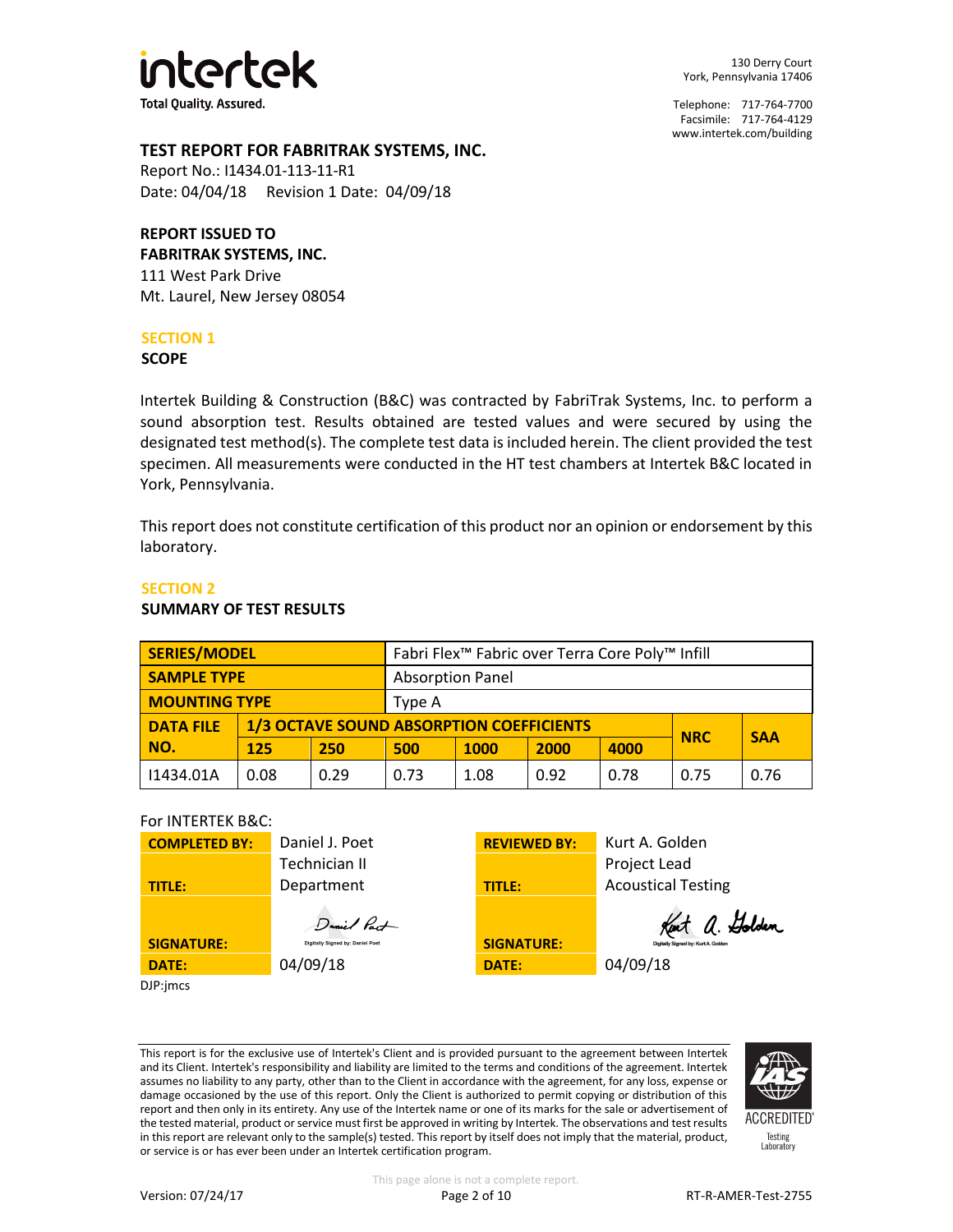

# **TEST REPORT FOR FABRITRAK SYSTEMS, INC.**

Report No.: I1434.01-113-11-R1 Date: 04/04/18 Revision 1 Date: 04/09/18

#### **SECTION 3**

#### **TEST METHODS**

The specimens were evaluated in accordance with the following:

**ASTM C423-17**, *Standard Test Method for Sound Absorption and Sound Absorption Coefficients by the Reverberation Room Method*

**ASTM E795-16**, *Standard Practices for Mounting Test Specimens During Sound Absorption Tests*

#### **SECTION 4**

#### **SPECIMEN MOUNTING**

For the Type A mounting, the test specimen was placed directly against the floor of the reverberation room with the absorptive side facing the sound field. The perimeter of the specimen was sealed to the floor with aluminium angle and duct tape.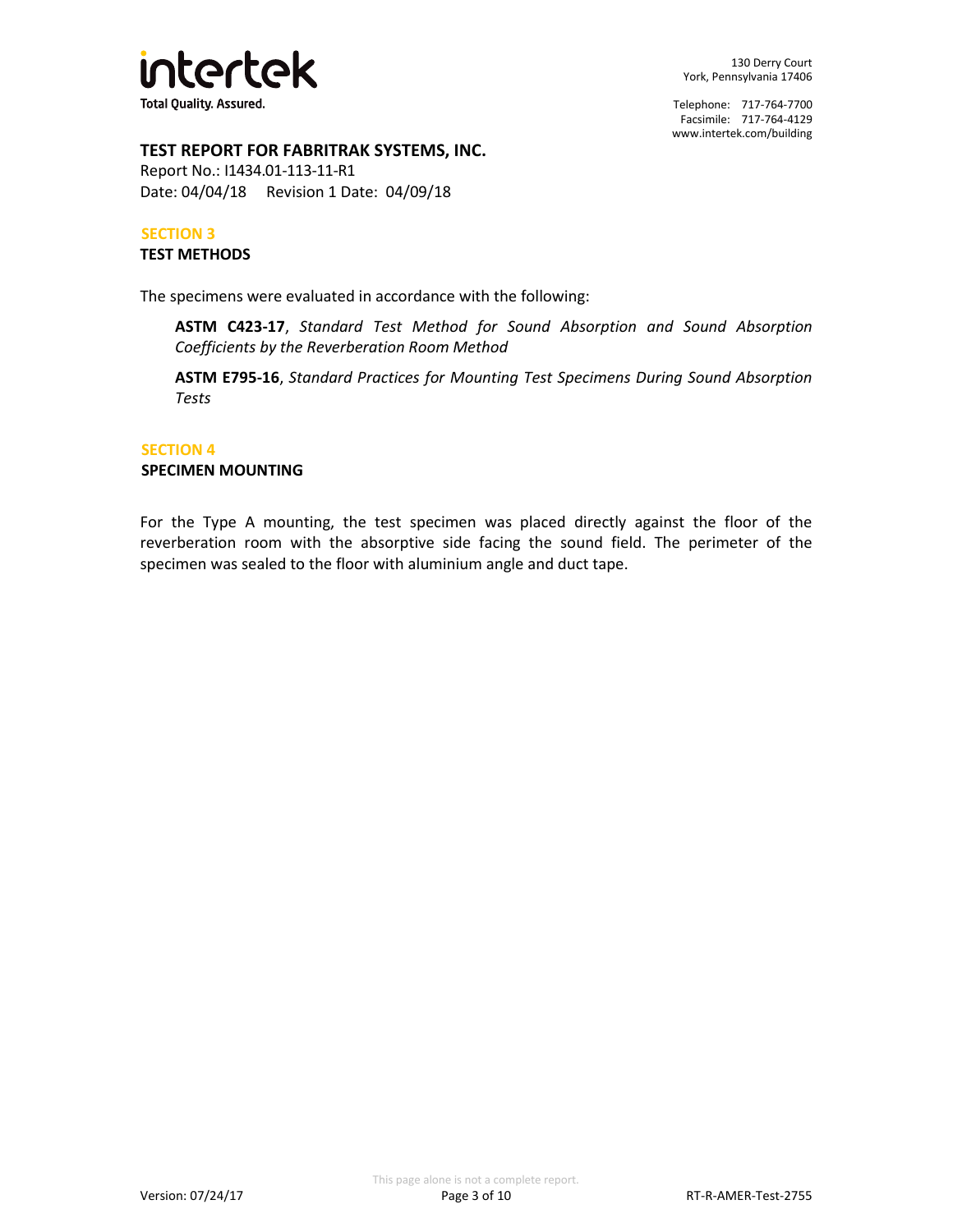

# **TEST REPORT FOR FABRITRAK SYSTEMS, INC.**

Report No.: I1434.01-113-11-R1 Date: 04/04/18 Revision 1 Date: 04/09/18

#### **SECTION 5**

#### **EQUIPMENT**

The equipment listed below meets the requirements of the test methods stated in Section 3 of this report.

| <b>INSTRUMENT</b>                            | <b>MANUFACTURER</b>     | <b>MODEL</b> | <b>DESCRIPTION</b>          | <b>ASSET#</b> | <b>DATE OF</b><br><b>CALIBRATION</b> |
|----------------------------------------------|-------------------------|--------------|-----------------------------|---------------|--------------------------------------|
| Data Acquisition Card National Instruments   |                         | PXI-4462     | Data Acquisition Card       | 65124         | $\ast$<br>06/16                      |
| Data Acquisition Card National Instruments   |                         | PXI-4462     | Data Acquisition Card       | 65126         | *<br>05/16                           |
| Data Acquisition Card   National Instruments |                         | PXI-4462     | Data Acquisition Card       | 65125         | $\ast$<br>05/16                      |
| Receive Room<br>Microphone                   | <b>PBC Piezotronics</b> | 378B20       | Microphone and Preamplifier | 64907         | 12/17                                |
| Receive Room<br>Microphone                   | <b>PCB Piezotronics</b> | 378B20       | Microphone and Preamplifier | 64908         | 12/17                                |
| Receive Room<br>Microphone                   | <b>PCB Piezotronics</b> | 378B20       | Microphone and Preamplifier | 64909         | 12/17                                |
| Receive Room<br>Microphone                   | <b>PCB Piezotronics</b> | 378B20       | Microphone and Preamplifier | 64910         | 12/17                                |
| Receive Room<br>Microphone                   | <b>PCB Piezotronics</b> | 378B20       | Microphone and Preamplifier | 64911         | 01/18                                |
| Receive Room<br>Environmental<br>Indicator   | Comet                   | T7510        | Receive Room                | 64915         | 03/17                                |
| Microphone<br>Calibrator                     | Norsonic                | 1251         | Pistonphone Calibrator      | Y002929       | 04/17                                |

*\*- Note: The calibration frequency for this equipment is every two years per the manufacturer's recommendation.*

#### **Test Chamber:**

|                     | <b>VOLUME</b>     | <b>IDESCRIPTION</b>                    |
|---------------------|-------------------|----------------------------------------|
|                     |                   | Rotating vane and stationary diffusers |
| <b>RECEIVE ROOM</b> | $234 \text{ m}^3$ | Temperature and humidity controlled    |
|                     |                   | Isolation pads under the floor         |

*N/A-Not Applicable*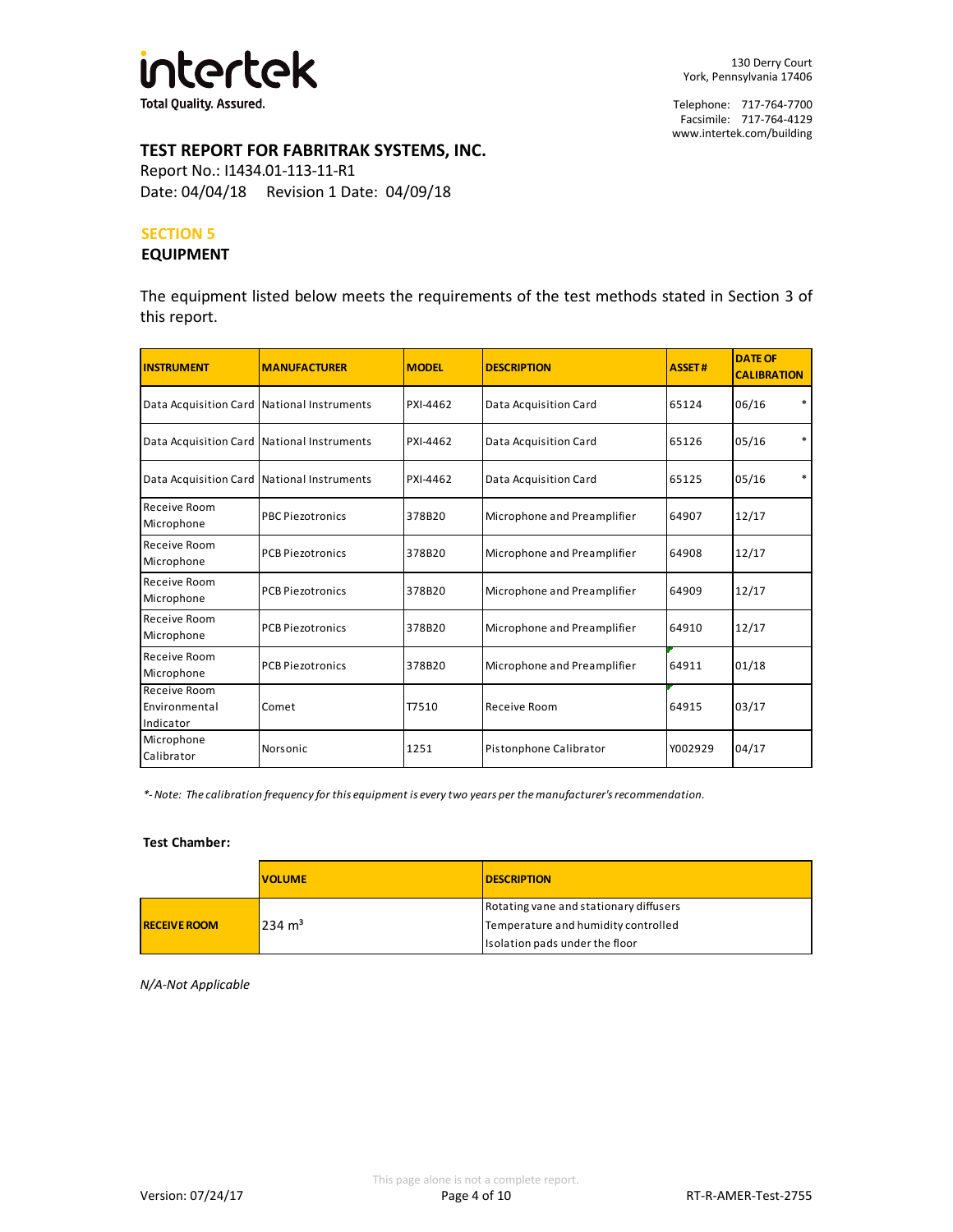

# **TEST REPORT FOR FABRITRAK SYSTEMS, INC.**

Report No.: I1434.01-113-11-R1 Date: 04/04/18 Revision 1 Date: 04/09/18

#### **SECTION 6**

#### **LIST OF OFFICIAL OBSERVERS**

| <b>NAME</b> | <b>COMPANY</b> |
|-------------|----------------|
| Daniel Poet | Intertek B&C   |
| Kurt Golden | Intertek B&C   |

#### **SECTION 7**

#### **TEST PROCEDURE**

The sensitivity of the microphones was checked before measurements were conducted. Empty room sound absorption measurements were conducted before the specimen was installed. Full room sound absorption measurements were conducted after the specimen was installed.

For the empty and full room measurements, ten decay measurements were conducted at each of the five microphone positions. Data was obtained at 1/3 octave band frequencies ranging from 80 to 5000 hertz. The air temperature and relative humidity conditions were monitored and recorded during the measurements.

Intertek B&C will store samples of test specimens for four years.

# **SECTION 8**

# **TEST CALCULATIONS**

The Sound Absorption Coefficient is the full room absorption minus the empty room absorption divided by the area of the sample in  $m^2$ . The Sound Absorption Coefficient is dimensionless.

The Noise Reduction Coefficient (NRC) rating is the arithmetic average of the sound absorption coefficients at 250, 500, 1000 and 2000 hertz. The average is rounded to the nearest multiple of 0.05.

The Sound Absorption Average (SAA) rating is the arithmetic average of the sound absorption coefficients at the frequencies ranging from 200 to 2500 hertz. The average is rounded to the nearest multiple of 0.01.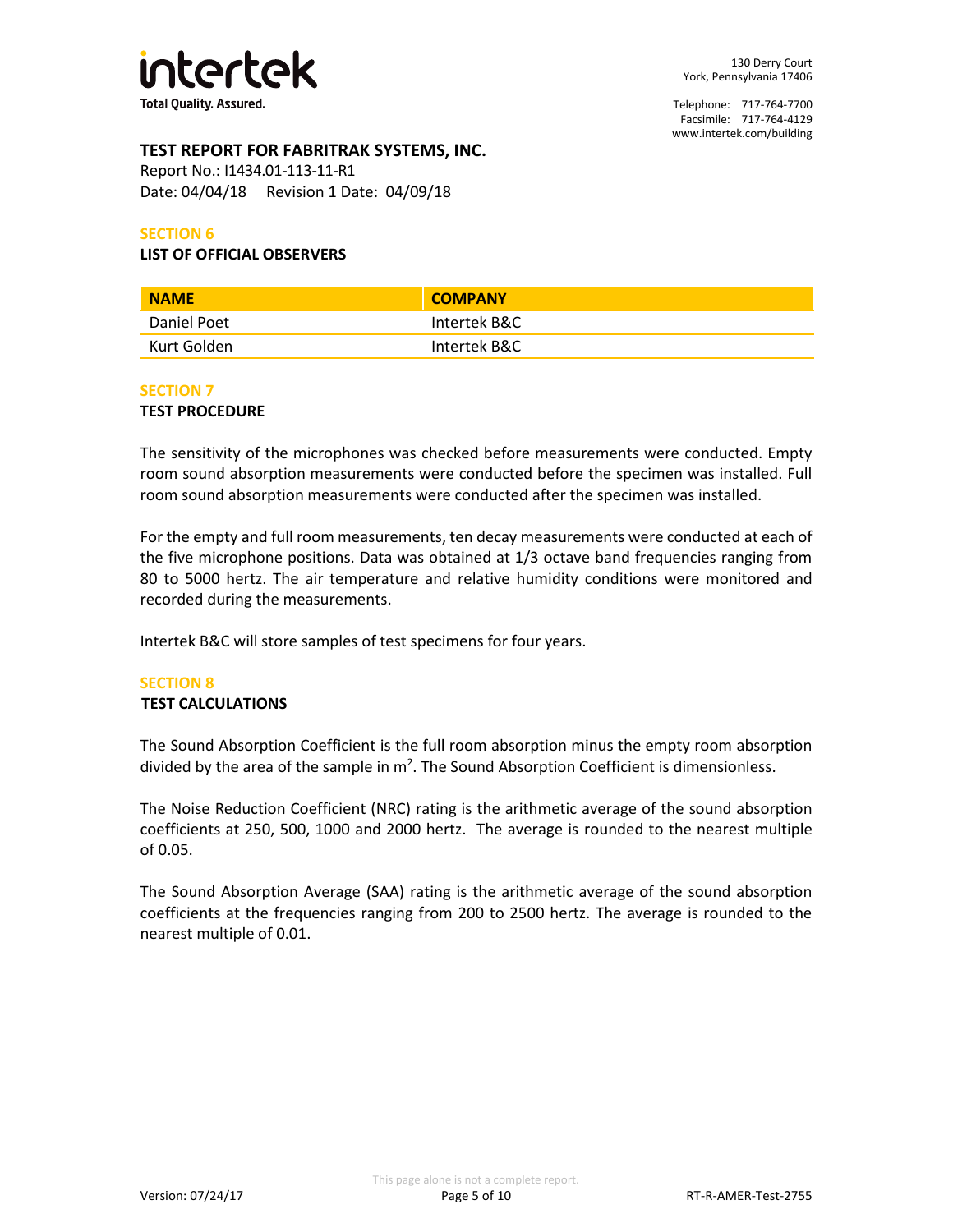

# **TEST REPORT FOR FABRITRAK SYSTEMS, INC.**

Report No.: I1434.01-113-11-R1 Date: 04/04/18 Revision 1 Date: 04/09/18

#### **SECTION 9**

#### **TEST SPECIMEN DESCRIPTION**

Four, 1.22 m by 1.22 m (48" by 48"), panels and two, 1.22 m by 0.30 m (48" by 12"), panels were arranged to produce the 2.44 m by 2.74 m (96" by 108") test specimen. The total weight of the test specimen was 11.10 kg (24.48 lbs).

Photographs are included in Section 11.

The client did not supply a report drawing of the test specimen.

| <b>DESCRIPTION</b>                                          | <b>THICKNESS</b> | <b>WEIGHT</b>            |
|-------------------------------------------------------------|------------------|--------------------------|
|                                                             | 23.11 mm         | 1.44 kg/ m <sup>2</sup>  |
| Fabri Flex <sup>™</sup> Fabric over Terra Core Poly™ Infill | 0.91"            | 0.30 lbs/ft <sup>2</sup> |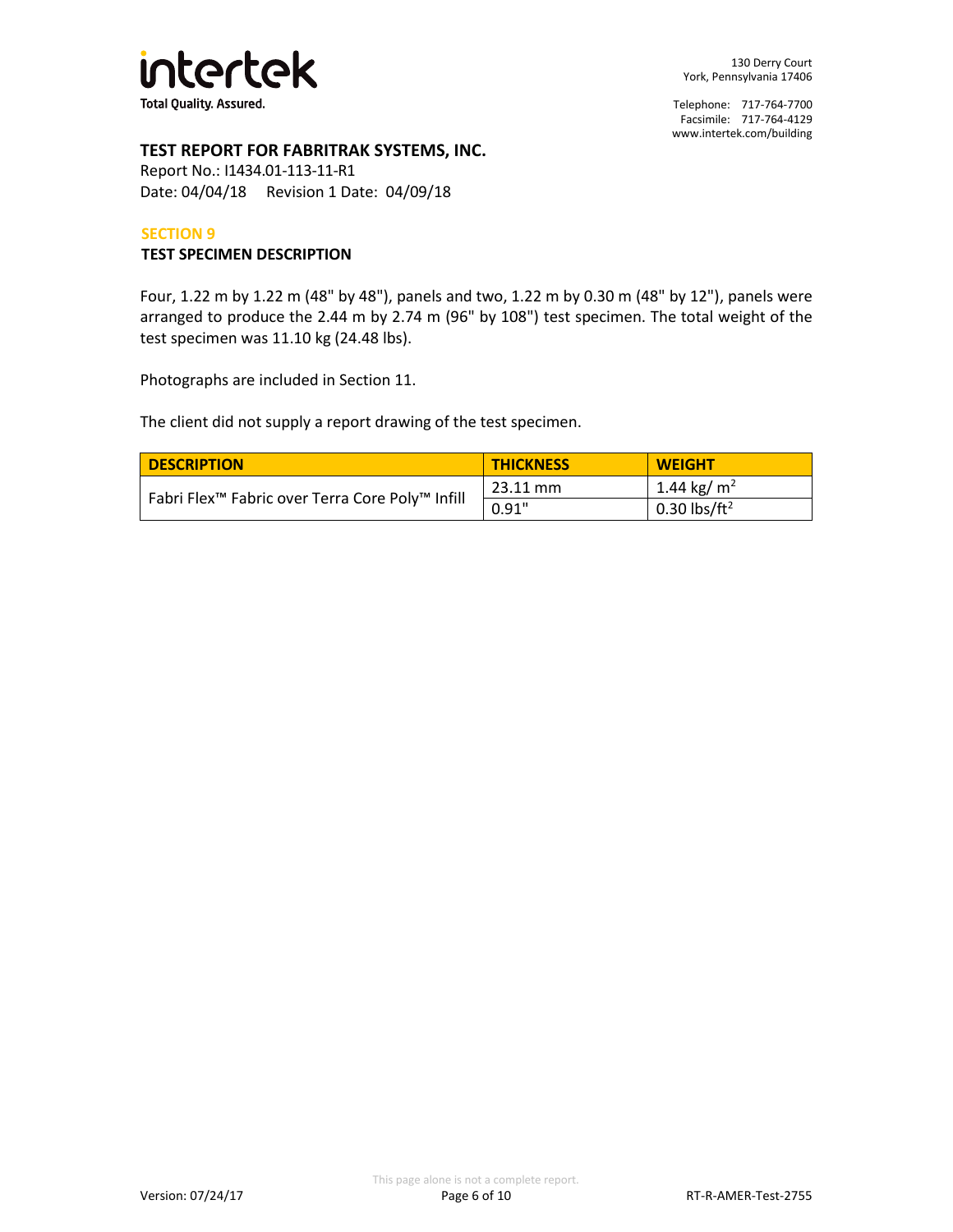

**Total Quality. Assured.** 

# **TEST REPORT FOR FABRITRAK SYSTEMS, INC.**

Report No.: I1434.01-113-11-R1 Date: 04/04/18 Revision 1 Date: 04/09/18

#### **SECTION 10**

#### **TEST RESULTS**

#### **I1434.01A DATA**

| .                            |             |
|------------------------------|-------------|
| $16.69 \text{ m}^2$          |             |
| <b>MOUNTING TYPE</b> A mount |             |
| <b>EMPTY</b>                 | <b>FULL</b> |
| 22.7                         | 22.3        |
| 53                           | 52          |
| 992                          | 994         |
|                              |             |

| <b>FREQ</b> | <b>EMPTY ROOM UNCERTAINTY</b> |       | <b>FULL ROOM</b>  | <b>UNCERTAINTY ABSORPTION</b> |                    | <b>RELATIVE</b>    |
|-------------|-------------------------------|-------|-------------------|-------------------------------|--------------------|--------------------|
|             | <b>ABSORPTION</b>             |       | <b>ABSORPTION</b> |                               | <b>COEFFICIENT</b> | <b>UNCERTAINTY</b> |
| (Hz)        | (m <sup>2</sup> )             |       | (m <sup>2</sup> ) |                               |                    |                    |
| 80          | 4.15                          | 0.470 | 4.49              | 0.392                         | 0.05               | 0.092              |
| 100         | 4.98                          | 0.141 | 5.40              | 0.323                         | 0.06               | 0.053              |
| 125         | 5.02                          | 0.333 | 5.58              | 0.343                         | 0.08               | 0.072              |
| 160         | 4.28                          | 0.113 | 5.21              | 0.192                         | 0.14               | 0.033              |
| 200         | 4.23                          | 0.087 | 5.68              | 0.114                         | 0.22               | 0.021              |
| 250         | 4.92                          | 0.087 | 6.86              | 0.057                         | 0.29               | 0.016              |
| 315         | 5.09                          | 0.093 | 8.08              | 0.052                         | 0.45               | 0.016              |
| 400         | 5.17                          | 0.040 | 9.04              | 0.059                         | 0.58               | 0.011              |
| 500         | 5.14                          | 0.034 | 10.01             | 0.261                         | 0.73               | 0.039              |
| 630         | 4.84                          | 0.051 | 11.04             | 0.011                         | 0.93               | 0.008              |
| 800         | 5.03                          | 0.025 | 11.94             | 0.026                         | 1.03               | 0.005              |
| 1000        | 5.03                          | 0.020 | 12.25             | 0.032                         | 1.08               | 0.006              |
| 1250        | 5.37                          | 0.033 | 12.31             | 0.016                         | 1.04               | 0.005              |
| 1600        | 5.42                          | 0.022 | 11.96             | 0.010                         | 0.98               | 0.004              |
| 2000        | 5.32                          | 0.007 | 11.49             | 0.013                         | 0.92               | 0.002              |
| 2500        | 5.55                          | 0.012 | 11.69             | 0.104                         | 0.92               | 0.016              |
| 3150        | 6.13                          | 0.008 | 11.72             | 0.008                         | 0.84               | 0.002              |
| 4000        | 6.53                          | 0.008 | 11.78             | 0.005                         | 0.78               | 0.001              |
| 5000        | 7.03                          | 0.006 | 11.97             | 0.006                         | 0.74               | 0.001              |
|             |                               |       |                   |                               |                    |                    |

| <b>NRC RATING</b> |       | (Noise Reduction Coefficient) |
|-------------------|-------|-------------------------------|
| <b>SAA RATING</b> | 10.76 | (Sound Absorption Average)    |

*Notes:*

*1) The NRC rating is the arithmetic average of the sound absorption coefficients at 250, 500, 1000, and 2000 hertz. The average is rounded to the nearest multiple of 0.05.*

*2) The SAA rating is the arithmetic average of the sound absorption coefficients at the frequencies ranging from 200 to 2500 hertz. The average is rounded to the nearest multiple of 0.01.*

Telephone: 717-764-7700 Facsimile: 717-764-4129 [www.intertek.com/building](http://www.intertek.com/building)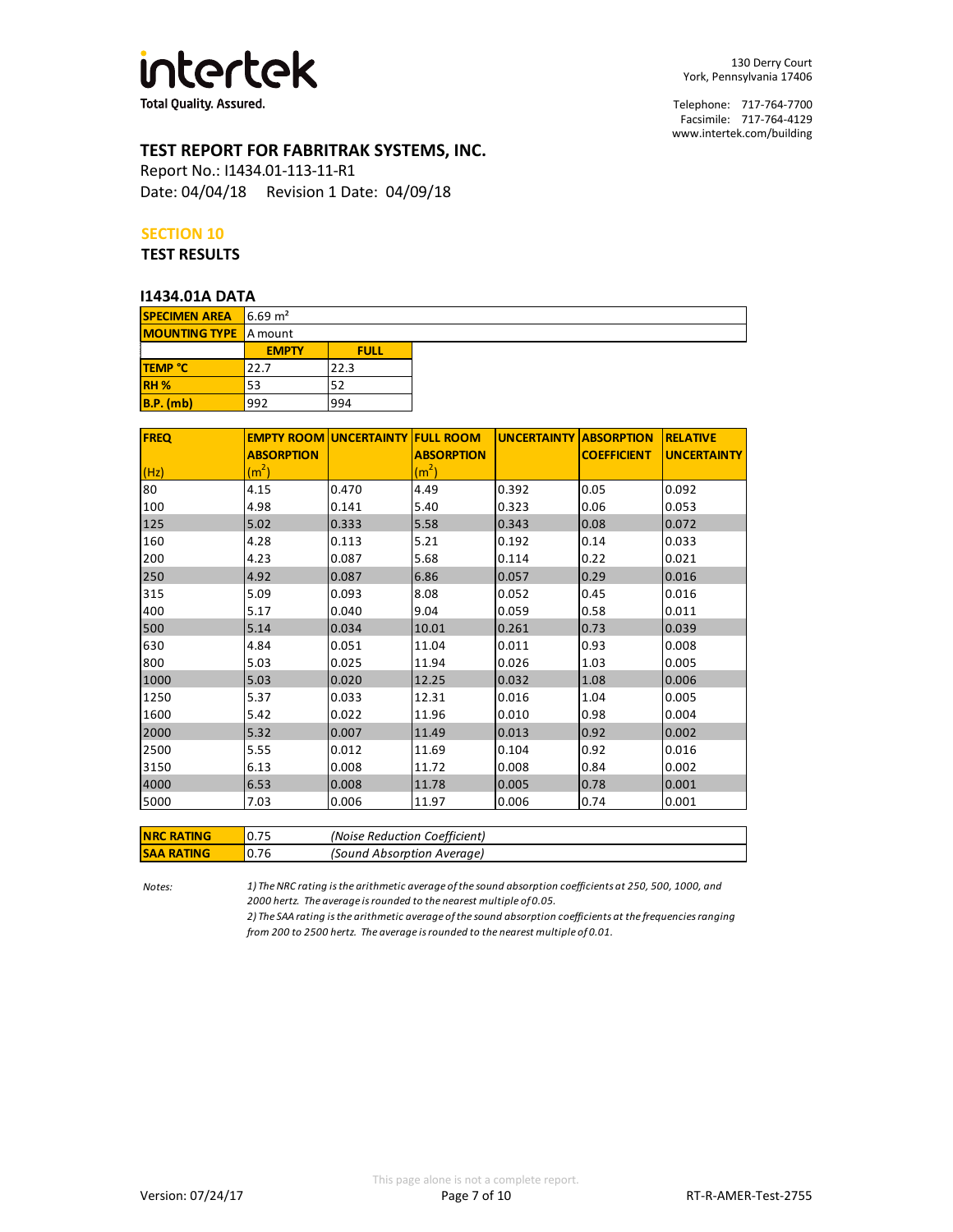

# **TEST REPORT FOR FABRITRAK SYSTEMS, INC.**

Report No.: I1434.01-113-11-R1 Date: 04/04/18 Revision 1 Date: 04/09/18

#### **I1434.01A GRAPH**

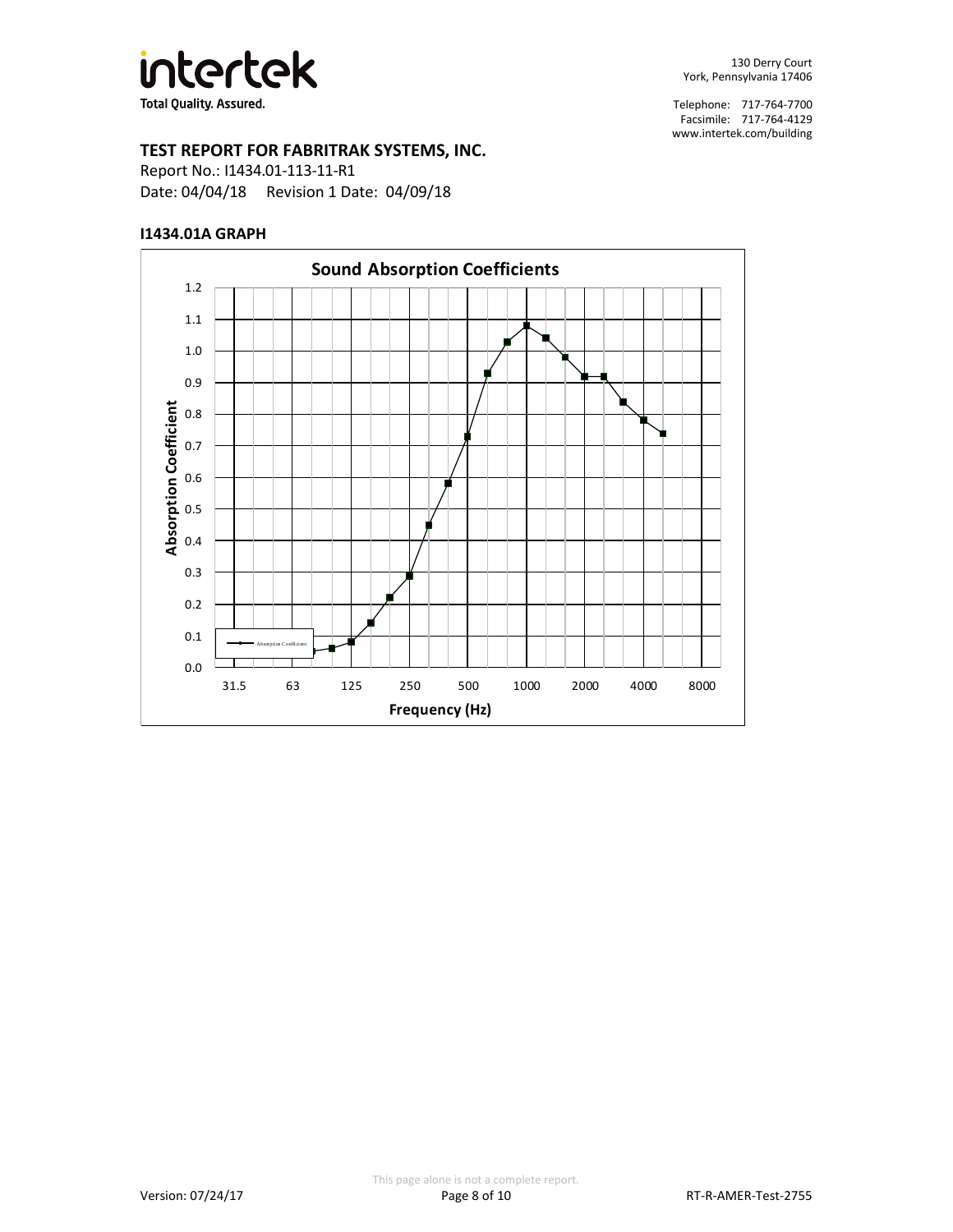

130 Derry Court York, Pennsylvania 17406

Telephone: 717-764-7700 Facsimile: 717-764-4129 [www.intertek.com/building](http://www.intertek.com/building)

# **TEST REPORT FOR FABRITRAK SYSTEMS, INC.**

Report No.: I1434.01-113-11-R1 Date: 04/04/18 Revision 1 Date: 04/09/18

#### **SECTION 11**

#### **PHOTOGRAPHS**



**Photo No. 1 View of Installed Test Specimen**



**Photo No. 2 Cross Section View**